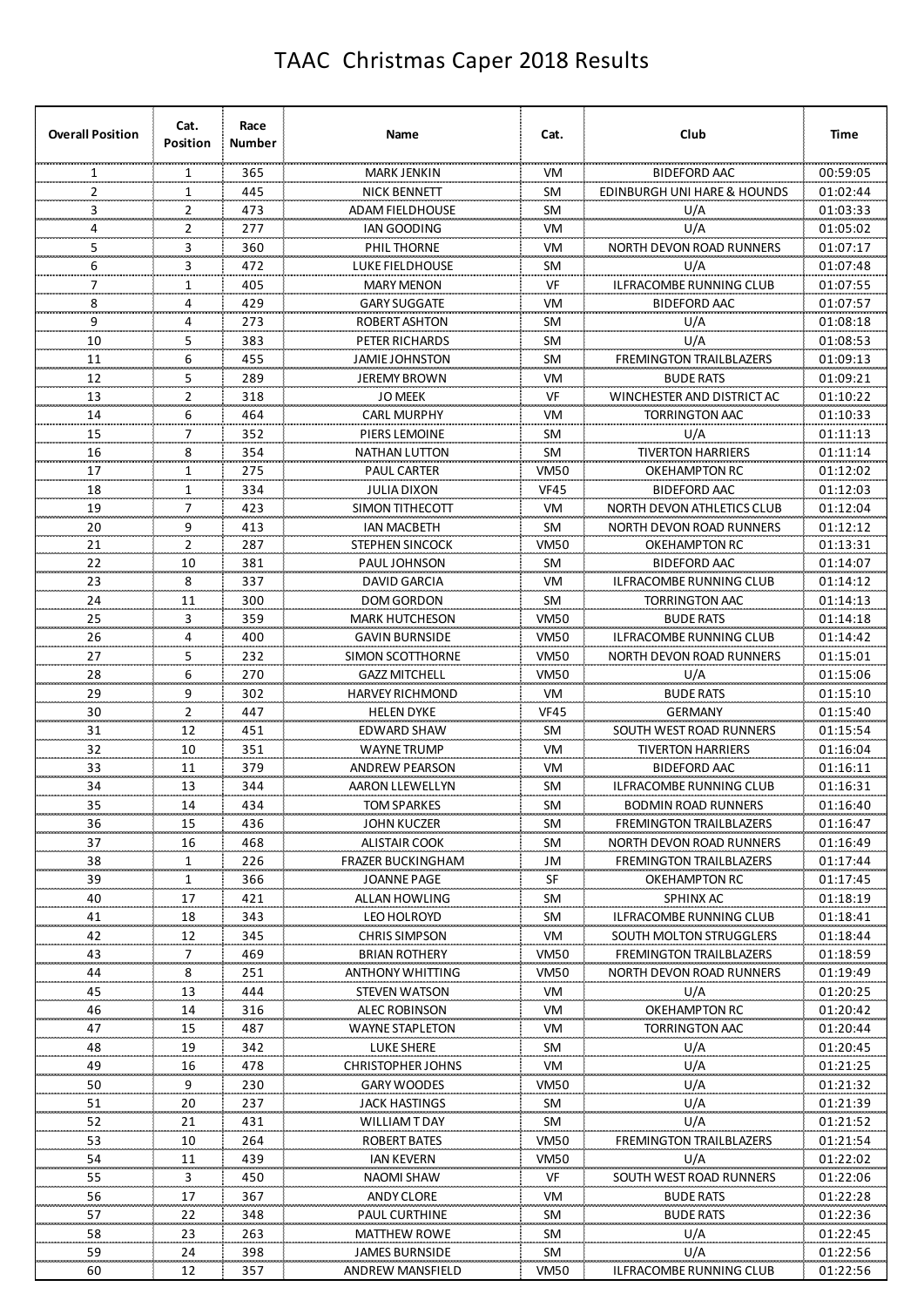| <b>Overall Position</b> | Cat.<br><b>Position</b> | Race<br>Number | Name                        | Cat.        | Club                            | <b>Time</b> |
|-------------------------|-------------------------|----------------|-----------------------------|-------------|---------------------------------|-------------|
| 61                      | 13                      | 370            | <b>AARON RINDER</b>         | <b>VM50</b> | <b>NORTH DEVON ROAD RUNNERS</b> | 01:23:04    |
| 62                      | 3                       | 227            | <b>CATHY PARKINSON</b>      | <b>VF45</b> | <b>TORBAY TRI</b>               | 01:23:12    |
| 63                      | 14                      | 364            | <b>JEFFREY BUTLER</b>       | <b>VM50</b> | <b>NORTH DEVON ROAD RUNNERS</b> | 01:23:36    |
| 64                      | 25                      | 369            | <b>HAYDON BOND</b>          | <b>SM</b>   | <b>OKEHAMPTON RC</b>            | 01:23:40    |
| 65                      | 15                      | 339            | <b>MIKE TUNNEY</b>          | <b>VM50</b> | <b>BUDE RATS</b>                | 01:23:47    |
| 66                      | 26                      | 350            | <b>IAN COLLINS</b>          | <b>SM</b>   | <b>TIVERTON HARRIERS</b>        | 01:23:55    |
| 67                      | 16                      | 239            | <b>MIKE BAKER</b>           | <b>VM50</b> | <b>OKEHAMPTON RC</b>            | 01:24:10    |
| 68                      | 27                      | 485            | <b>CHRIS VANSTONE</b>       | <b>SM</b>   | U/A                             | 01:24:21    |
| 69                      | 28                      | 474            | <b>JAKE WRIGHT</b>          | SM          | U/A                             | 01:24:24    |
| 70                      | 4                       | 238            | <b>EMILY MILLS</b>          | VF          | U/A                             | 01:24:33    |
| 71                      | 18                      | 461            | <b>JEAN-PAUL QUERTIER</b>   | VM          | <b>OKEHAMPTON RC</b>            | 01:24:39    |
| 72                      | 17                      | 456            | <b>CLIVE TULLOH</b>         | <b>VM50</b> | U/A                             | 01:24:43    |
| 73                      | $\mathbf{1}$            | 372            | <b>LES PITTWOOD</b>         | <b>VM60</b> | U/A                             | 01:24:48    |
| 74                      | 18                      | 420            | <b>ANDREW SAMUEL</b>        | <b>VM50</b> | SOUTH MOLTON STRUGGLERS         | 01:26:01    |
| 75                      | 19                      | 231            | <b>KENNY JAMES</b>          | <b>VM50</b> | <b>PUFFIN BILLIES</b>           | 01:26:13    |
| 76                      | 20                      | 310            | <b>DAVID MEARDON</b>        | <b>VM50</b> | <b>HATHERLEIGH RUNNERS</b>      | 01:26:17    |
| 77                      | $\overline{2}$          | 229            | STEPHEN HUTCHINSON          | <b>VM60</b> | <b>BUDE RATS</b>                | 01:26:25    |
|                         |                         |                |                             |             |                                 |             |
| 78                      | 19                      | 338            | <b>ROBERT CURTIS</b>        | VM          | <b>BUDE RATS</b>                | 01:26:32    |
| 79                      | 21                      | 428            | PETE WESTMACOTT             | <b>VM50</b> | <b>ILFRACOMBE RUNNING CLUB</b>  | 01:26:35    |
| 80                      | 29                      | 265            | <b>DANIEL CAMERON</b>       | <b>SM</b>   | <b>FREMINGTON TRAILBLAZERS</b>  | 01:26:39    |
| 81                      | 22                      | 235            | <b>DAVID BARKER</b>         | <b>VM50</b> | <b>FREMINGTON TRAILBLAZERS</b>  | 01:26:41    |
| 82                      | $\overline{2}$          | 435            | <b>VICKI SPARKES</b>        | SF          | <b>BODMIN ROAD RUNNERS</b>      | 01:27:19    |
| 83                      | 20                      | 462            | <b>JASON ERIM</b>           | VM          | <b>OKEHAMPTON RC</b>            | 01:27:22    |
| 84                      | 5                       | 250            | <b>ELEANOR HASTINGS</b>     | VF          | U/A                             | 01:27:32    |
| 85                      | 21                      | 268            | <b>MARK RICHARDSON</b>      | VM          | <b>BRADWORTHY RC</b>            | 01:27:40    |
| 86                      | 4                       | 346            | <b>BETH TEMPLE THURSTON</b> | <b>VF45</b> | U/A                             | 01:27:45    |
| 87                      | 3                       | 332            | <b>DAVE IRVINE</b>          | <b>VM60</b> | U/A                             | 01:27:47    |
| 88                      | 2                       | 393            | <b>TOBY EVANS</b>           | JM          | <b>BIDEFORD AAC</b>             | 01:28:02    |
| 89                      | 30                      | 387            | MATT JOLLANDS               | <b>SM</b>   | U/A                             | 01:28:14    |
| 90<br>mmm               | 23                      | 303            | <b>DAVID CROWTHER</b>       | <b>VM50</b> | <b>BIDEFORD AAC</b>             | 01:28:24    |
| 91                      | 31                      | 386            | <b>BEN LEE</b>              | <b>SM</b>   | U/A                             | 01:28:32    |
| 92                      | 4                       | 347            | <b>BARRY EDWARDS</b>        | <b>VM60</b> | U/A                             | 01:28:47    |
| 93                      | 6                       | 292            | <b>MICHELLE BRIGHT</b>      | VF          | <b>BIDEFORD AAC</b>             | 01:29:21    |
| 94                      | 5                       | 361            | KATRINA SMALE               | <b>VF45</b> | U/A                             | 01:29:33    |
| 95                      | 3                       | 353            | <b>TIM LAARVELD</b>         | JM          | U/A                             | 01:30:01    |
| 96                      | 24                      | 406            | RICHARD WILSON              | <b>VM50</b> | <b>TORRINGTON AAC</b>           | 01:30:03    |
| 97                      | 25                      | 271            | ANDY MACMILAN               | <b>VM50</b> | SOUTH WEST ROAD RUNNERS         | 01:30:05    |
| 98                      | 22                      | 488            | <b>CONRAD STEVENS</b>       | VM          | U/A                             | 01:30:12    |
| 99                      | 23                      | 483            | RICHARD DAVIES              | VM          | U/A                             | 01:30:24    |
| 100                     | 7                       | 295            | <b>JO BIEDERMAN</b>         | VF          | <b>FREMINGTON TRAILBLAZERS</b>  | 01:30:31    |
| 101                     | 3                       | 437            | <b>CLAIRE KUCZER</b>        | ${\sf SF}$  | <b>FREMINGTON TRAILBLAZERS</b>  | 01:30:31    |
| 102                     | 4                       | 272            | <b>MEGAN ASHTON</b>         | SF          | U/A                             | 01:30:39    |
| 103                     | 8                       | 471            | NATASHA CORNISH             | VF          | <b>JUST JOG</b>                 | 01:30:54    |
| 104                     | 5                       | 427            | <b>ANDY NORTH</b>           | <b>VM60</b> | <b>FREMINGTON TRAILBLAZERS</b>  | 01:30:57    |
| 105                     | 32                      | 325            | <b>PATRICK IONS</b>         | SM          | U/A                             | 01:31:02    |
| 106                     | 26                      | 293            | <b>CLIVE BRIGHT</b>         | <b>VM50</b> | <b>BIDEFORD AAC</b>             | 01:31:03    |
| 107                     | 27                      | 282            | <b>GARY WEBBER</b>          | <b>VM50</b> | U/A                             | 01:31:19    |
| 108                     | 33                      | 299            | WILLIAM CROXFORD            | SM          | U/A                             | 01:31:21    |
| 109                     | 28                      | 417            | SEAN HOWLETT                | <b>VM50</b> | <b>NORTH DEVON ROAD RUNNERS</b> | 01:31:25    |
| 110                     | 34                      | 418            | JACK HEWLETT                | <b>SM</b>   | U/A                             | 01:31:26    |
| 111                     | 6                       | 378            | LEWIS JONES                 | <b>VM60</b> | SOUTH WEST ROAD RUNNERS         | 01:31:27    |
| 112                     | 24                      | 397            | MARK HUSSELL                | VM          | <b>TIVERTON HARRIERS</b>        | 01:31:32    |
| 113                     | 29                      | 486            | <b>GUY BOSWELL</b>          | <b>VM50</b> | PLYMOUTH MUSKETEERS             | 01:31:34    |
| 114                     | 35                      | 314            | <b>SHAUN COPP</b>           | <b>SM</b>   | U/A                             | 01:31:35    |
| 115                     | 30                      | 319            | <b>JON MEEK</b>             | <b>VM50</b> | U/A                             | 01:32:11    |
| 116                     | 5                       | 281            | LAURA NICHOLLS              | SF          | SOUTH WEST ROAD RUNNERS         | 01:32:32    |
| 117                     | 9                       | 442            | SARAH BURNS                 | VF          | <b>EAST LONDON RUNNERS</b>      | 01:32:37    |
| 118                     | 36                      | 280            | DAVID NICHOLLS              | <b>SM</b>   | SOUTH WEST ROAD RUNNERS         | 01:32:41    |
| 119                     | 25                      | 482            | <b>SHAUN KENNEALLY</b>      | VM          | TORRINGTON AAC                  | 01:32:55    |
| 120                     | 6                       | 481            | LORRAINE KENNEALLY          | <b>VF45</b> | <b>TORRINGTON AAC</b>           | 01:32:55    |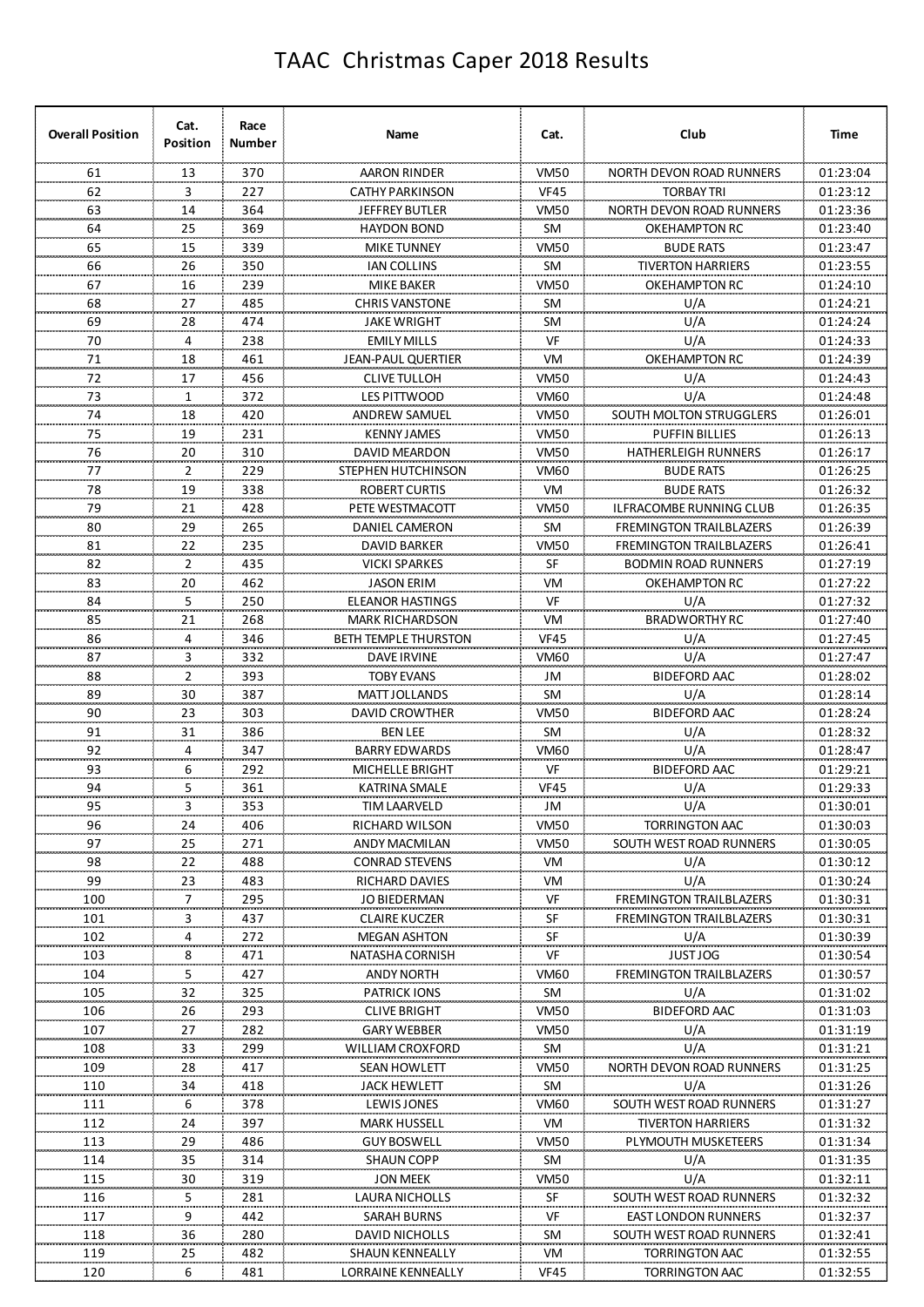| <b>Overall Position</b> | Cat.<br><b>Position</b> | Race<br>Number | Name                             | Cat.             | Club                            | Time     |
|-------------------------|-------------------------|----------------|----------------------------------|------------------|---------------------------------|----------|
| 121                     | 37                      | 349            | JON VOOGHT                       | <b>SM</b>        | U/A                             | 01:33:24 |
| 122                     | 38                      | 392            | ADAM PIKE                        | SM               | U/A                             | 01:33:24 |
| 123                     | 31                      | 223            | <b>MARK PARK-CROWNE</b>          | <b>VM50</b>      | <b>ST ALBANS STRIDERS</b>       | 01:33:27 |
| 124                     | 32                      | 467            | <b>NICK WILLIAMS</b>             | <b>VM50</b>      | U/A                             | 01:33:33 |
| 125                     | 26                      | 395            | <b>IAN WHITE</b>                 | VM               | SOUTH WEST ROAD RUNNERS         | 01:34:18 |
| 126                     | 7                       | 373            | <b>TIMJONES</b>                  | <b>VM60</b>      | <b>NORTH DEVON ROAD RUNNERS</b> | 01:35:10 |
| 127                     | 6                       | 374            | JOANNA JONES                     | SF               | NORTH DEVON ROAD RUNNERS        | 01:35:10 |
| 128                     | 27                      | 448            | DAVID BUCKINGHAM                 | VM               | U/A                             | 01:35:20 |
| 129                     | 7                       | 288            | KATHLEEN SINCOCK                 | <b>VF45</b>      | <b>OKEHAMPTON RC</b>            | 01:35:25 |
| 130                     | 33                      | 401            | <b>CHRIS GOAMAN</b>              | <b>VM50</b>      | U/A                             | 01:35:35 |
| 131                     | 8                       | 382            | <b>EMMA RICHARDS</b>             | <b>VF45</b>      | U/A                             | 01:35:35 |
| 132                     | $\mathbf{1}$            | 304            | VANDA VAN DER LINDEN             | <b>VF55</b>      | SOUTH WEST ROAD RUNNERS         | 01:36:00 |
| 133                     | 39                      | 355            | LIZ NABB                         | SM               | U/A                             | 01:36:39 |
| 134                     | 40                      | 315            | TOM HAMPTON                      | <b>SM</b>        | U/A                             | 01:38:40 |
| 135                     | 10                      | 333            | <b>CLARE WILMOTT</b>             | VF               | U/A                             | 01:39:04 |
| 136                     | 11                      | 335            | <b>TANYA BEARDON</b>             | VF               | U/A                             | 01:39:04 |
| 137                     | 12                      | 320            | SAMANTHA COOPER                  | VF               | SOUTH WEST ROAD RUNNERS         | 01:40:29 |
| 138                     | 34                      | 470            | MIKE COUSINS                     | <b>VM50</b>      | U/A                             | 01:39:46 |
| 139                     | 9                       | 409            | KATRINA DERSON                   | <b>VF45</b>      | U/A                             | 01:39:54 |
| 140                     | 41                      | 321            | RICHARD COOPER                   | SM               | U/A                             | 01:40:29 |
| 141                     | 8                       | 422            | <b>HUGH MUIRHEAD</b>             | <b>VM60</b>      | <b>NORTH DEVON ROAD RUNNERS</b> | 01:40:43 |
| 142                     | 13                      | 236            | <b>SUZIE TASH</b>                | VF               | SOUTH WEST ROAD RUNNERS         | 01:40:46 |
| 143                     | 14                      | 234            | SARAH RUDDLESDEN                 | VF               | U/A                             | 01:40:46 |
| 144                     | 28                      | 248            | DALE BRUTON                      | VM               | U/A                             | 01:41:01 |
| 145                     | 15                      | 407            | <b>KATE GREEN</b>                | VF               | U/A                             | 01:41:27 |
| 146                     | 16                      | 408            | <b>HANNA LAMBERT</b>             | VF               | U/A                             | 01:41:27 |
| 147                     | 35                      | 396            | <b>SEAN MCDONALD</b>             | <b>VM50</b>      | U/A                             | 01:41:44 |
| 148                     | 29                      | 274            | <b>DARREN AVERY</b>              | VM               | U/A                             | 01:41:51 |
| 149                     | 36                      | 424            | PAUL MADGE                       | <b>VM50</b>      | SOUTH WEST ROAD RUNNERS         | 01:41:54 |
| 150                     | 9                       | 305            | <b>ALEC MCLAREN</b>              | VM60             | <b>BIDEFORD AAC</b>             | 01:42:10 |
| 151                     | 37                      | 459            | <b>HUGH WORMINGTON</b>           | <b>VM50</b>      | U/A                             | 01:42:15 |
| 152                     | 7                       | 458            | LAURA WORMINGTON                 | SF               | U/A                             | 01:42:15 |
| 153                     | 10                      | 460            | NICKY WORMINGTON                 | <b>VF45</b>      | U/A                             | 01:42:15 |
| 154                     | 30                      | 480            | <b>SAM TAPSELL</b>               | VM               | U/A                             | 01:42:46 |
| 155                     | 11                      | 479            | RUTH TAPSELL                     | <b>VF45</b>      | U/A                             | 01:42:46 |
| 156                     | 38                      | 228            | <b>GREG BUSHELL</b>              | VM <sub>50</sub> | U/A                             | 01:43:04 |
| 157                     | 8                       | 463            |                                  | ${\sf SF}$       | <b>TORRINGTON AAC</b>           | 01:43:21 |
| 158                     | 42                      | 245            | ALICE JAGO                       | <b>SM</b>        | U/A                             | 01:43:35 |
| 159                     | 17                      | 269            | DYLAN RUDLING<br>RACHAEL POMEROY | VF               | <b>BRADWORTHY RC</b>            | 01:43:54 |
| 160                     | 31                      | 311            |                                  | VM               |                                 | 01:44:09 |
| 161                     | 12                      | 394            | <b>JEREMY SMITH</b>              | <b>VF45</b>      | U/A<br>U/A                      | 01:44:18 |
|                         |                         |                | <b>HANNAH EVANS</b>              |                  | U/A                             |          |
| 162                     | 43                      | 278<br>430     | JACK BAILEY                      | SM               | U/A                             | 01:44:33 |
| 163                     | 9                       |                | LOUISA DAY                       | SF               |                                 | 01:44:22 |
| 164                     | 39                      | 412            | MIKE DAVEY                       | <b>VM50</b>      | NORTH DEVON ROAD RUNNERS        | 01:44:35 |
| 165                     | $\overline{2}$          | 411            | PAULA KINGDON                    | <b>VF55</b>      | NORTH DEVON ROAD RUNNERS        | 01:44:35 |
| 166                     | 32                      | 441            | DAVID ELDRIDGE                   | VM               | <b>BIDEFORD AAC</b>             | 01:45:40 |
| 167                     | 10                      | 286            | VICTORIA HOPKINS                 | ${\sf SF}$       | <b>FREMINGTON TRAILBLAZERS</b>  | 01:46:53 |
| 168                     | 11                      | 286            | VICTORIA HOPKINS                 | SF               | <b>FREMINGTON TRAILBLAZERS</b>  | 01:46:53 |
| 169                     | 3                       | 285            | <b>KAREN GULLIFORD</b>           | <b>VF55</b>      | U/A                             | 01:46:53 |
| 170                     | 33                      | 225            | KATE MORNE                       | VM               | U/A                             | 01:47:07 |
| 171                     | 44                      | 328            | <b>NICK FISHLEIGH</b>            | SM               | U/A                             | 01:48:19 |
| 172                     | 13                      | 326            | DONNA MARRIOTT                   | <b>VF45</b>      | U/A                             | 01:48:45 |
| 173                     | 4                       | 440            | AGGIE CLINCH                     | <b>VF55</b>      | NORTH DEVON ROAD RUNNERS        | 01:48:45 |
| 174                     | 14                      | 221            | MELL GREEN                       | <b>VF45</b>      | U/A                             | 01:49:03 |
| 175                     | 34                      | 222            | <b>ANDY POWELL</b>               | VM               | <b>TAMAR TRAIL RUNNERS</b>      | 01:49:03 |
| 176                     | 12                      | 254            | SOPHIE ROWCLIFFE                 | <b>SF</b>        | <b>FREMINGTON TRAILBLAZERS</b>  | 01:49:24 |
| 177                     | 18                      | 283            | JOANNE PEPPER                    | VF               | <b>FREMINGTON TRAILBLAZERS</b>  | 01:49:24 |
| 178                     | 35                      | 296            | FRANK BIEDERMAN                  | VM               | <b>FREMINGTON TRAILBLAZERS</b>  | 01:49:24 |
| 179                     | 40                      | 258            | <b>HUW KNIGHT</b>                | <b>VM50</b>      | <b>FREMINGTON TRAILBLAZERS</b>  | 01:49:24 |
| 180                     | 1                       | 390            | NELL GIERKE                      | JF               | <b>BIDEFORD AAC</b>             | 01:50:25 |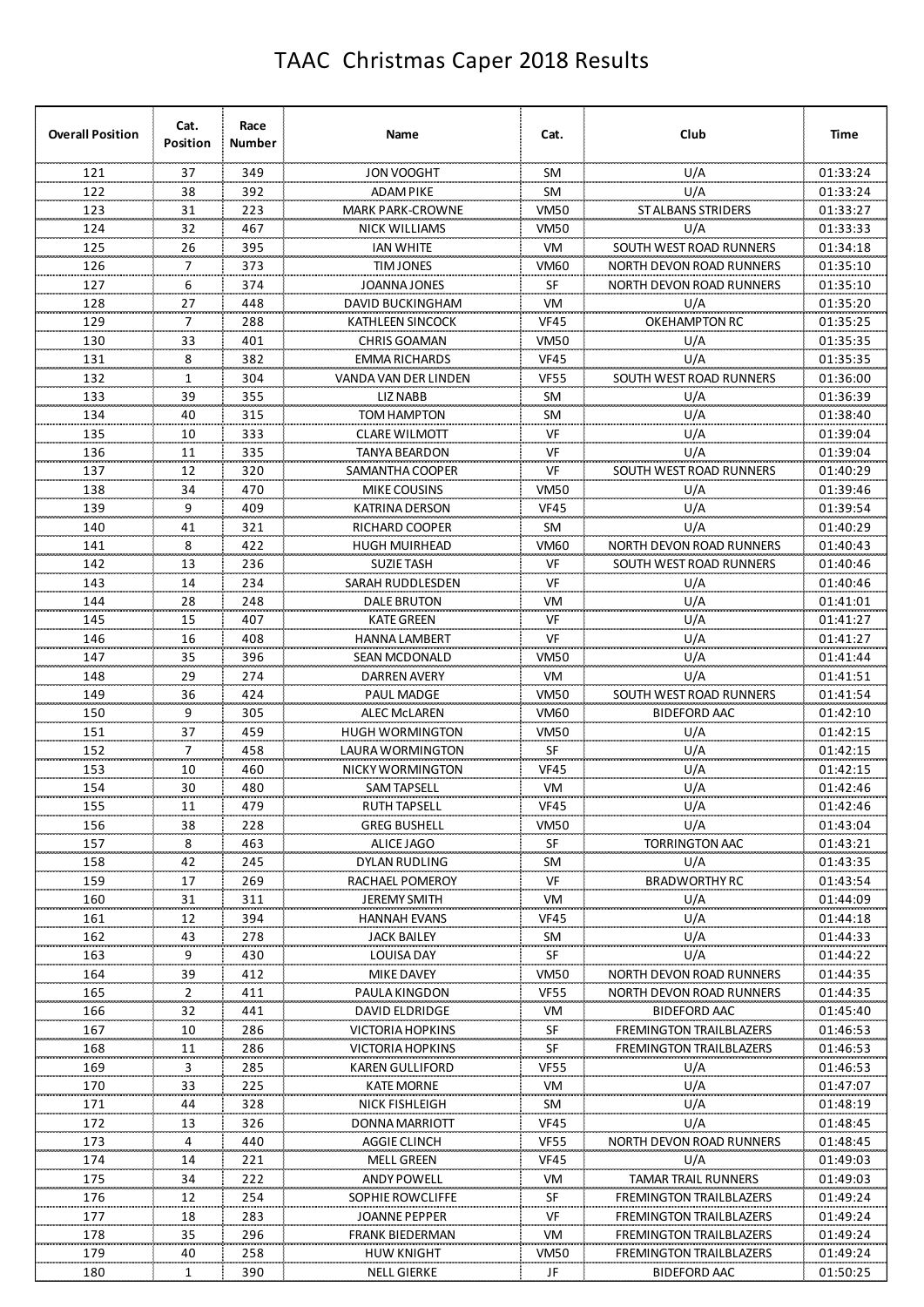| <b>Overall Position</b> | Cat.<br><b>Position</b> | Race<br>Number | Name                     | Cat.        | Club                            | Time     |
|-------------------------|-------------------------|----------------|--------------------------|-------------|---------------------------------|----------|
| 181                     | 5                       | 279            | <b>KAREN BOWES</b>       | <b>VF55</b> | U/A                             | 01:50:44 |
| 182                     | 10                      | 322            | PETER HALL               | <b>VM60</b> | U/A                             | 01:50:58 |
| 183                     | 36                      | 297            | PAUL MITCHELL            | VM          | <b>FREMINGTON TRAILBLAZERS</b>  | 01:51:12 |
| 184                     | 37                      | 402            | <b>CURIS DORAIN</b>      | VM          | <b>HATHERLEIGH RUNNERS</b>      | 01:51:32 |
| 185                     | 45                      | 477            | <b>TOM ANDREW</b>        | <b>SM</b>   | OKEHAMPTON RC                   | 01:51:49 |
| 186                     | 15                      | 385            | <b>GERALDINE WALTER</b>  | <b>VF45</b> | OKEHAMPTON RC                   | 01:51:49 |
| 187                     | 16                      | 240            | <b>CHRISTINE FRITSCH</b> | <b>VF45</b> | OKEHAMPTON RC                   | 01:51:49 |
| 188                     | 19                      | 475            | <b>JOANNE TURNER</b>     | VF          | OKEHAMPTON RC                   | 01:51:49 |
| 189                     | 6                       | 262            | <b>MARGARET JARVIS</b>   | <b>VF55</b> | <b>OKEHAMPTON RC</b>            | 01:51:49 |
| 190                     | 20                      | 371            | <b>KAREN KING</b>        | <b>VF</b>   | <b>OKEHAMPTON RC</b>            | 01:51:49 |
| 191                     | 17                      | 363            | SARAH THORNE             | <b>VF45</b> | U/A                             | 01:52:11 |
| 192                     | 18                      | 391            | <b>JESS GIERKE</b>       | <b>VF45</b> | <b>BIDEFORD AAC</b>             | 01:52:23 |
| 193                     | 21                      | 388            | CARLY CUTTS HAMMOND      | VF          | <b>JUST JOG</b>                 | 01:53:21 |
| 194                     | $\overline{7}$          | 446            | <b>CAROLINE BENNETT</b>  | <b>VF55</b> | <b>NORTH DEVON ROAD RUNNERS</b> | 01:53:38 |
| 195                     | 19                      | 432            | <b>DEB HAZELL</b>        | <b>VF45</b> | U/A                             | 01:54:20 |
| 196                     | 41                      | 416            | <b>PAUL BENNETT</b>      | <b>VM50</b> | U/A                             | 01:54:56 |
| 197                     | 20                      | 389            | TRACEY WILSON            | <b>VF45</b> | <b>BIDEFORD AAC</b>             | 01:55:55 |
| 198                     | 22                      | 449            | <b>KERRY SNELL</b>       | <b>VF</b>   | U/A                             | 01:56:03 |
| 199                     | 42                      | 426            | <b>PAUL SKIPP</b>        | <b>VM50</b> | <b>BUDE RATS</b>                | 01:56:19 |
| 200                     | 23                      | 376            | <b>LISA TAME</b>         | VF          | <b>BUDE RATS</b>                | 01:56:19 |
| 201                     | 24                      | 425            | <b>ANNIE BEVER</b>       | VF          | <b>BUDE RATS</b>                | 01:56:19 |
| 202                     | 25                      | 377            | <b>COLLEEN FINN</b>      | VF          | <b>BUDE RATS</b>                | 01:56:19 |
| 203                     | 46                      | 375            | <b>SIMON RINN</b>        | SM          | <b>BUDE RATS</b>                | 01:56:19 |
|                         |                         |                |                          |             |                                 |          |
| 204                     | 47                      | 404            | <b>LUKE AMEY</b>         | <b>SM</b>   | U/A                             | 01:57:10 |
| 205                     | 48                      | 403            | <b>IAN PERRY</b>         | <b>SM</b>   | U/A                             | 01:57:16 |
| 206                     | 26                      | 443            | <b>LEANNE WATSON</b>     | VF          | U/A                             | 01:57:19 |
| 207                     | 27                      | 368            | KAREN PARTRIDGE          | VF          | <b>NORTH DEVON ROAD RUNNERS</b> | 01:57:21 |
| 208                     | 21                      | 466            | SARA WILLIAMS            | <b>VF45</b> | U/A                             | 01:57:47 |
| 209                     | 49                      | 341            | <b>CHRIS CAREY</b>       | <b>SM</b>   | U/A                             | 01:57:49 |
| 210                     | 28                      | 438            | <b>HELEN MOORE</b>       | VF          | U/A                             | 01:58:03 |
| 211                     | 43                      | 433            | <b>KEVIN HAZELL</b>      | <b>VM50</b> | U/A                             | 01:58:16 |
| 212                     | 22                      | 313            | JACQUI COUCH             | <b>VF45</b> | <b>TORRINGTON AAC</b>           | 01:58:57 |
| 213                     | 23                      | 336            | <b>VERITY HOOKWAY</b>    | <b>VF45</b> | <b>TORRINGTON AAC</b>           | 01:58:57 |
| 214                     | 8                       | 476            | NICOLA MORRIS            | <b>VF55</b> | <b>TORRINGTON AAC</b>           | 01:58:57 |
| 215                     | 24                      | 331            | MAGS ZAHARIA             | <b>VF45</b> | TORRINGTON AAC                  | 01:58:57 |
| 216                     | 29                      | 384            | <b>JULIE YOUNG</b>       | VF          | <b>SOUTH MOLTON STRUGGLERS</b>  | 01:59:26 |
| 217                     | 13                      | 249            | <b>GLENYS WESTON</b>     | SF          | U/A                             | 02:00:07 |
| 218                     | 25                      | 306            | <b>HELEN ROSEVEARE</b>   | <b>VF45</b> | NORTH DEVON ROAD RUNNERS        | 02:00:15 |
| 219                     | 30                      | 261            | SAMANTHA FOOK            | VF          | <b>SOUTH MOLTON STRUGGLERS</b>  | 02:00:34 |
| 220                     | 26                      | 247            | LOUISE MULHOLLAND        | <b>VF45</b> | U/A                             | 02:00:46 |
| 221                     | 31                      | 317            | <b>LUCY EASTABROOK</b>   | VF          | U/A                             | 02:01:56 |
| 222                     | 27                      | 312            | <b>DEBRA LAKE</b>        | <b>VF45</b> | U/A                             | 02:01:57 |
| 223                     | 32                      | 362            | <b>JACKIE MARKS</b>      | VF          | <b>NORTH DEVON ROAD RUNNERS</b> | 02:02:22 |
| 224                     | 28                      | 291            | LYNNE MARSHALL           | <b>VF45</b> | U/A                             | 02:03:27 |
| 225                     | 29                      | 290            | JENNY HURD               | <b>VF45</b> | U/A                             | 02:03:27 |
| 226                     | 14                      | 454            | ANGELA BEAUMONT          | SF          | U/A                             | 02:04:45 |
| 227                     | 30                      | 452            | AMY HAWKES               | <b>VF45</b> | <b>BIDEFORD AAC</b>             | 02:04:45 |
| 228                     | 15                      | 266            | <b>BEATRICE CAMERON</b>  | SF          | <b>FREMINGTON TRAILBLAZERS</b>  | 02:04:48 |
| 229                     | 9                       | 294            | TRACEY POPE              | <b>VF55</b> | <b>FREMINGTON TRAILBLAZERS</b>  | 02:05:07 |
| 230                     | 16                      | 457            | <b>AMY TAYLOR</b>        | <b>SF</b>   | <b>FREMINGTON TRAILBLAZERS</b>  | 02:05:07 |
| 231                     | 17                      | 484            | LINZI LANGDON            | SF          | <b>FREMINGTON TRAILBLAZERS</b>  | 02:05:17 |
| 232                     | 33                      | 243            | <b>HELEN CONIBEAR</b>    | VF          | U/A                             | 02:05:41 |
| 233                     | 31                      | 242            | <b>JULIA CLARKE</b>      | <b>VF45</b> | U/A                             | 02:05:41 |
| 234                     | 32                      | 255            | <b>ALLY GRUBER</b>       | <b>VF45</b> | <b>FREMINGTON TRAILBLAZERS</b>  | 02:05:45 |
| 235                     | 33                      | 358            | <b>PAM HARVEY</b>        | <b>VF45</b> | TORRINGTON AAC                  | 02:06:04 |
| 236                     | 18                      | 380            | <b>CHANTAL LAW</b>       | SF          | U/A                             | 02:06:04 |
| 237                     | 38                      | 340            | <b>MARK BROWN</b>        | <b>VM</b>   | U/A                             | 02:06:04 |
| 238                     | 10                      | 329            | STEPHANIE STACEY         | <b>VF55</b> | U/A                             | 02:07:45 |
| 239                     | 34                      | 330            | <b>TRACEY FOUND</b>      | VF          | U/A                             | 02:07:45 |
| 240                     | 34                      | 410            | RACHEL GODFREY           | <b>VF45</b> | U/A                             | 02:07:53 |